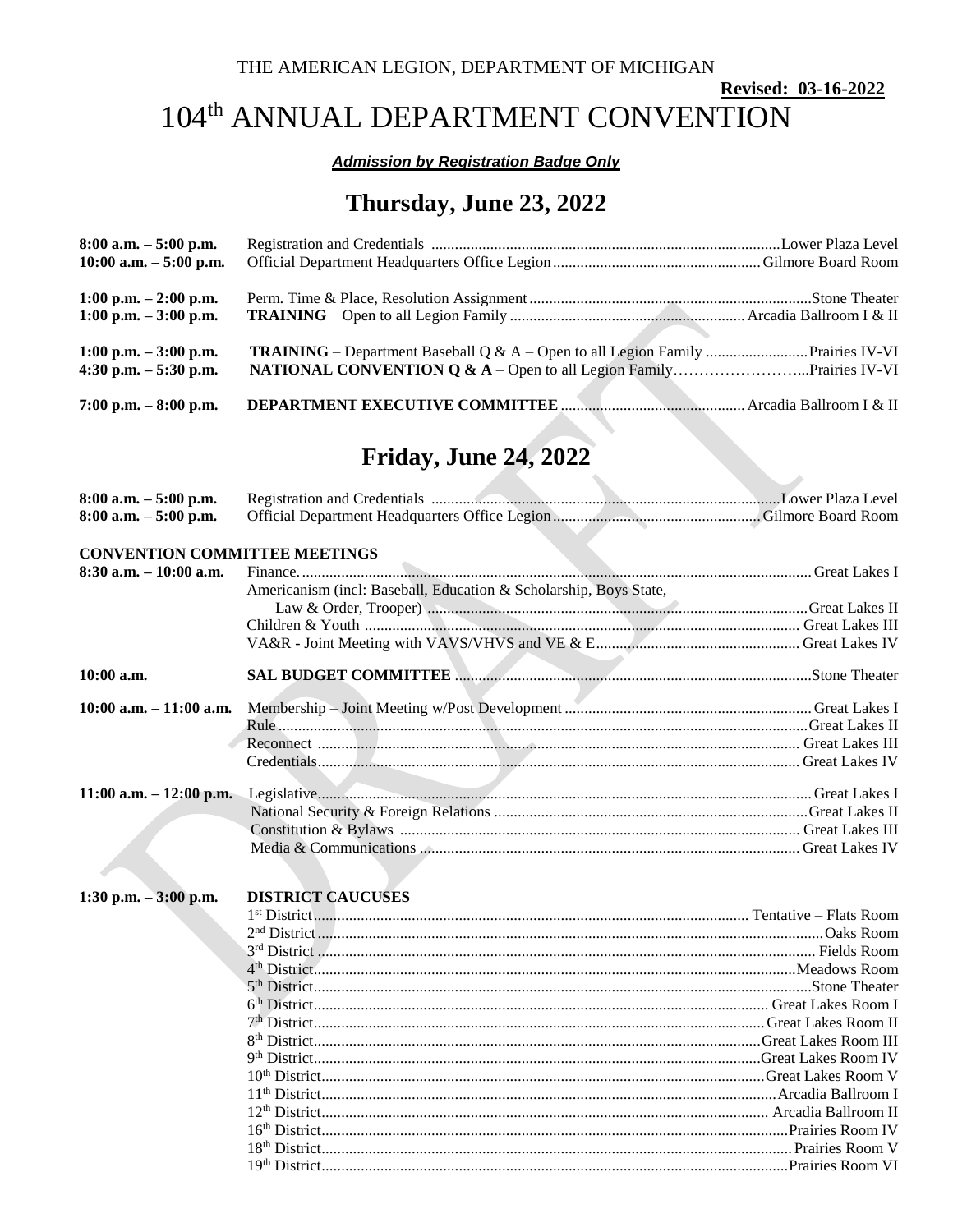### THE AMERICAN LEGION, DEPARTMENT OF MICHIGAN

**Revised: 03-16-2022**

# 104<sup>th</sup> ANNUAL DEPARTMENT CONVENTION

| $3:00$ p.m. $-4:00$ p.m. | <b>ZONE CAUCUSES</b>                                                                                                                                                                                                                                                                                                                             |
|--------------------------|--------------------------------------------------------------------------------------------------------------------------------------------------------------------------------------------------------------------------------------------------------------------------------------------------------------------------------------------------|
| 5:00 p.m.                | OFFICIAL OPENING - JOINT CONVENTION SESSION  Arcadia Ballroom I & II                                                                                                                                                                                                                                                                             |
|                          | <b>Advancement of Department Colors</b><br>Department Commander - Richard T. Dubay<br>Gerald Dennis, Convention Chairman<br><b>Convention Credentials Committee Report</b><br><b>Convention Rules Committee Report</b><br>Introductions:<br>Mayor of Kalamazoo<br>Honorable U.S. Congressperson - TBA<br>Fisher House of Michigan – Kate Melcher |
|                          | Presentation of 2022 Awards: Firefighter of the Year, Law Officer of the Year, Junior Shooting Sports                                                                                                                                                                                                                                            |
|                          | Approval of Department Officers' Reports, as printed in the Michigan Legionnaire                                                                                                                                                                                                                                                                 |
|                          | Introduction of Keynote Speaker — TBA                                                                                                                                                                                                                                                                                                            |
|                          | Presentation of Past Department Commanders' "Distinguished Person Award"                                                                                                                                                                                                                                                                         |
| 6:00 p.m.                | <b>CONVENTION SESSION ADJOURNS UNTIL 9:00AM SATURDAY, JUNE 25, 2022</b><br><b>Closing of Credentials Desk</b>                                                                                                                                                                                                                                    |
| 7:00 p.m.                | (District Commanders/Zone Commanders)                                                                                                                                                                                                                                                                                                            |
| 7:00 p.m.                |                                                                                                                                                                                                                                                                                                                                                  |

# **Saturday, June 25, 2022**

| $8:00$ a.m. $-12:00$     |                                                                                                                                                                                      |  |
|--------------------------|--------------------------------------------------------------------------------------------------------------------------------------------------------------------------------------|--|
| $8:30$ a.m. $-2:00$ p.m. |                                                                                                                                                                                      |  |
| $9:00$ a.m.              |                                                                                                                                                                                      |  |
| $9:00$ a.m.              | Membership Awards<br>Gary W. Sammons Trophy<br>Wilson H. Morrison Trophy<br>Larry Knox Trophy<br>Alton Ford Award<br>Veterans' Home Reports<br>Michigan Veteran's Trust Fund Reports |  |